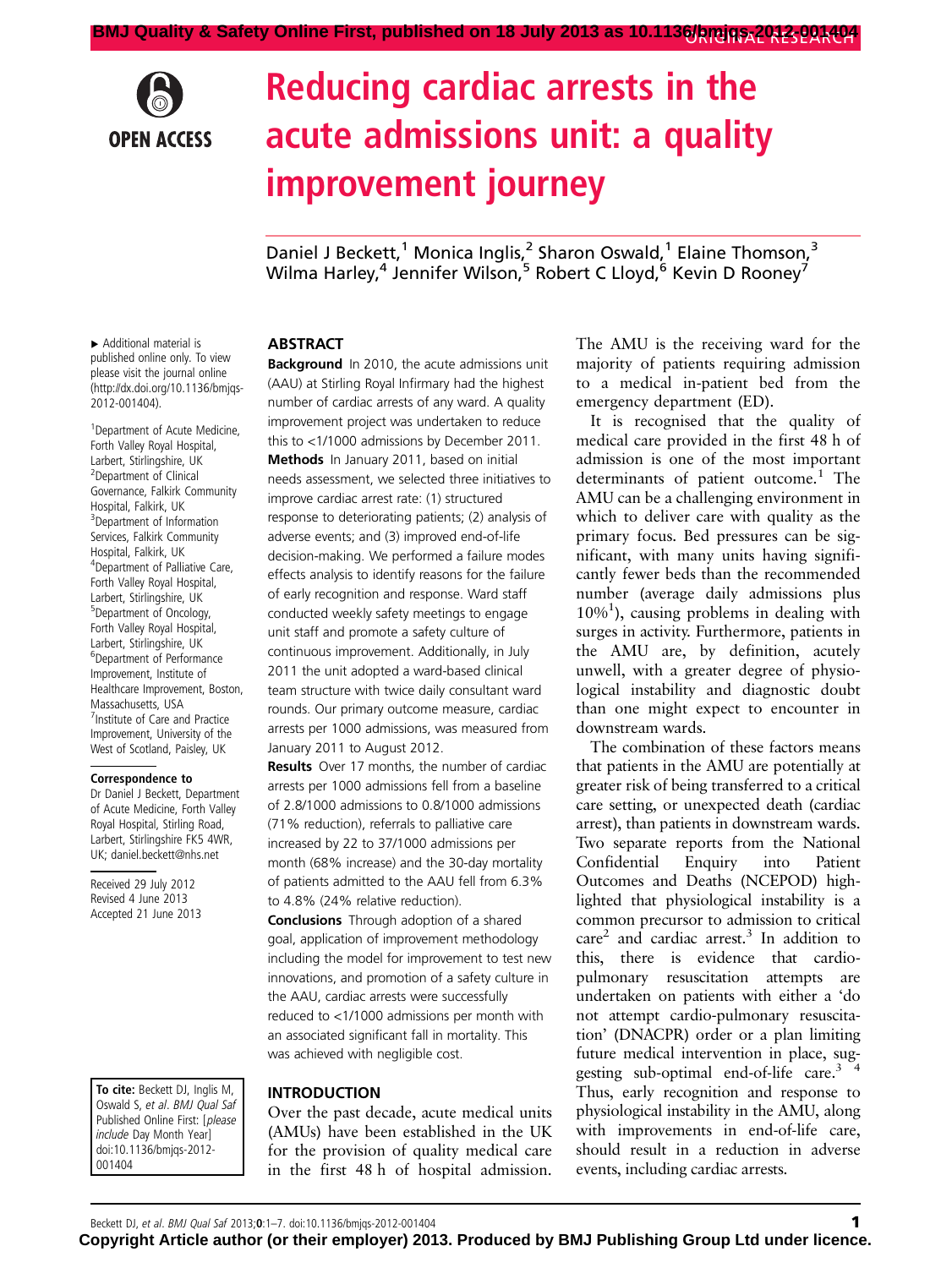Historically, the acute admissions unit (AAU) in Stirling Royal Infirmary (SRI) had the highest number of 2222 calls of all wards (2222 calls—to summon the cardiac arrest team—were not made solely for cardiac arrests, but also in any circumstance where staff felt they required immediate assistance). Through a newly adopted morbidity and mortality review process, it also became clear that a significant proportion of these patients could have been considered to have received sub-optimal care. Furthermore, unsuccessful resuscitation attempts were being undertaken on patients for whom, with the benefit of hindsight, a DNACPR order would have been more appropriate.

Given these factors, a quality improvement (QI) project was undertaken with the aim of reducing the cardiac arrest rate in the AAU at SRI (and subsequently Forth Valley Royal Hospital, FVRH) to less than 1 per 1000 admissions by December 2011 (from a baseline of 2.8/1000 admissions). A cardiac arrest was defined as a loss of cardiac output where chest compressions or defibrillation was undertaken by the hospital-based resuscitation team (in line with the definition used by the National Cardiac Arrest Audit,  $NCAA<sup>5</sup>$ ).

This work was undertaken with the support of the Scottish Patient Safety Programme (SPSP), a national QI project aiming for a 20% reduction in the hospital standardised mortality ratio (HSMR) by December  $2014<sup>6</sup>$ 

# **METHODS**

The AAU at FVRH is a 46-bed unit admitting both general medical and general surgical patients. It opened in July 2011, replacing the similarly sized AAU at SRI. All admissions to the AAU are emergency admissions. These can come from several sources, including the ED (65%), the clinical assessment unit (CAU), a 16-trolley assessment area for referrals for emergency admission from primary care (30%) and direct admissions from the community (5%). The unit admits on average 1500 patients per month, with a mean length of stay of 0.6 days, and accommodates patients with level 0 and level 1 care requirements.<sup>7</sup> In 2010 the first iteration of the National Early Warning System (NEWS)<sup>8</sup> was adopted by the AAU. However, the ED did not use an early warning system (EWS), just observation charts for recording physiological data, and these did not accompany the patients into the AAU.

A multidisciplinary team of senior and junior medical staff, nursing staff, allied health professionals and healthcare managers met in December 2010 and developed a high level driver diagram, outlining the following primary drivers to reduce the frequency of cardiac arrests in the AAU:

- ▸ Early identification and rescue of deteriorating patients
- Improved learning from adverse events
- ▸ Improved end-of-life decision-making.

The team then undertook a failure modes effects analysis to identify reasons why early identification of and response to the deteriorating patient might fail. These included:

- ▸ Lack of use of any EWS in the ED
- Unreliable NEWS calculation in the AAU
- ▶ Unreliable escalation of patients triggering NEWS, with nursing staff often unsure whom to contact.

The team developed a broad change package, designed to address each of these major issues. This included a number of safety initiatives tested using the model for improvement, and summarised in table 1.

#### Early identification and rescue of deteriorating patients

The team introduced NEWS charts into the ED and NEWS became a routine part of the medical handover. The nursing handover was replaced by a standardised SBAR<sup>9</sup> (situation background assessment recommendation) tool. The AAU nursing staff undertook a dedicated NEWS training day to improve correct calculation of NEWS, and monthly random sampling of the accuracy of NEWS charts began with nursing champions collecting the data, to promote ownership of the project.

The team developed 'Recognition' and 'Response' checklist stickers using the model for improvement<sup>10</sup> and multiple plan - do-study-act (PDSA) cycles. Together these comprise a structured response to the deteriorating patient. When a patient triggers an EWS of 4 or above, the ward nurse is required to place a 'Recognition' checklist sticker in the notes. This records the time of deterioration and ensures that the nurse in charge plus the relevant clinician is informed. The responding clinician is then responsible for reviewing the patient and completing a 'Response' checklist in the notes. The 'Response' checklist ensures the following:

▸ A documented management plan with a timeframe for further patient review

| change package | <b>Table 1</b> Timeline of safety initiatives tested as part of the |  |  |  |
|----------------|---------------------------------------------------------------------|--|--|--|
|                |                                                                     |  |  |  |
| .              |                                                                     |  |  |  |

| <b>Month</b>     | <b>Intervention</b>                                                               |
|------------------|-----------------------------------------------------------------------------------|
|                  | December 2010 New DNACPR protocol                                                 |
| December 2010    | Testing new whiteboard for referral to palliative care                            |
| January 2011     | Weekly AAU safety meetings tested                                                 |
| January 2011     | Recognition and response checklist stickers tested in the<br>AAU                  |
| February 2011    | Cardiac arrest data displayed on a public QI dashboard<br>outside the AAU         |
| March 2011       | AAU cardiac arrest data available and updated monthly<br>on hospital intranet     |
| June 2011        | AAU cardiac arrest rate included on hospital board<br>quality indicator dashboard |
| <b>July 2011</b> | Move to ward-based clinical team at new site                                      |

AAU, acute admissions unit; DNACPR, do not attempt cardio-pulmonary resuscitation; QI, quality improvement.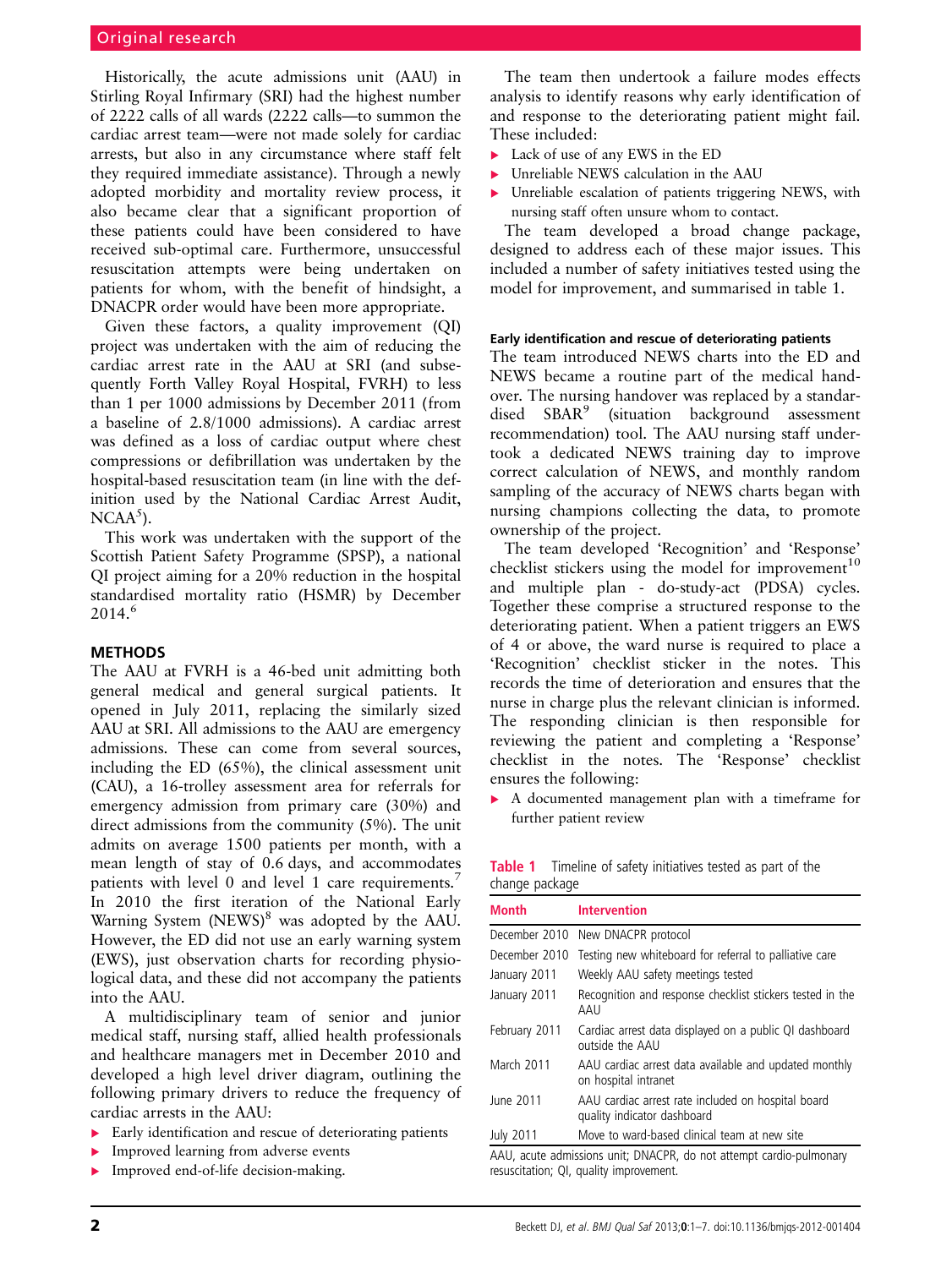- ▸ Consideration of sepsis as a cause of the patient's deterioration
- ▸ Documented ceiling of care if applicable and whether or not cardio-pulmonary resuscitation would be appropriate in the event of cardiac arrest.

The aim of these checklist stickers is to act as a forcing function to improve documentation of the actions taken, ceiling of treatment and resuscitation status all within an hour of a patient triggering an EWS of 4 or above.

#### Improved learning from adverse events

In order to improve learning from adverse events, and to continue to foster a safety culture within the AAU, multidisciplinary safety meetings were tested. These proved popular with staff and were rapidly established on a weekly basis. All staff members (including the on-call medical staff, nursing staff, advanced nurse practitioners (ANPs), ward pharmacists, allied health professionals and medical/nursing students) were encouraged to participate, voice concerns and suggest potential solutions. A logbook was created in which staff could record the details of any event that they felt warranted discussion; in addition, all cardiac arrests and transfers to critical care were discussed. Learning points and actions were noted for discussion at the departmental monthly morbidity and mortality meeting. The Acute Medicine morbidity and mortality meetings were formalised with structured recording of adverse events and actions. Themes generated from the morbidity and mortality meetings are recorded on the departmental risk register, which feeds into the organisational risk register. This provides a direct mechanism for concerns raised at the AAU safety meeting, if of sufficient gravity, to be escalated onto the organisational risk register.

The safety meeting also proved to be a useful forum for sharing new initiatives, and also feedback of AAU data with staff. Nonetheless, it remained a challenge to communicate with every full time member of the nursing staff due to the nature of shift work. An information screen was developed, with the primary aim of sharing safety initiatives with all staff in the AAU, 24 h per day. It was soon adapted to also display quality indicator data, including unit process and outcome measures. Subsequently, all computer screensavers in the AAU were adapted to display the same information, ensuring maximal awareness and transparency. Finally, our process and outcome data were made available to staff, patients and family members on the newly established AAU QI dashboard, situated in the relatives' waiting room. Since February 2011, monthly cardiac arrest data have been on display to the public on our QI dashboard, with an electronic version updated on the NHS Forth Valley intranet since March 2011. Furthermore, since June 2011 the cardiac arrest rate in the AAU has been submitted to

the board as an integral part of their quality dashboard.

#### Improved end-of-life decision making

The increasing, and earlier, identification of deteriorating patients, for whom escalation of care beyond ward level was deemed inappropriate, revealed a hitherto largely unmet need for palliative care services in the AAU. A new method of referral to palliative care was tested, referring via a whiteboard every morning, with daily visits to the AAU by the oncology/palliative care specialist nurses. Furthermore, a new policy of DNACPR was introduced in December 2010 to replace the previous 'do not attempt resuscitation' policy, making clear the distinction between cardiopulmonary resuscitation and other medical treatment.

In July 2011, all acute in-patient services within NHS Forth Valley were relocated from SRI to the newly built FVRH. At the time of transition, there was a whole system change from a traditional teambased structure to ward-based clinical teams. Historically, patients in the AAU were cared for by consultant medical staff, junior medical staff (FY1 doctors) and ANPs who also had responsibility for patients elsewhere in the hospital. Following the move to the ward-based clinical team, the staffing levels in the AAU did not change, but the ANPs, FY1 doctors and consultant acute physicians only had responsibility for patients on the AAU. Furthermore, a robust structure of twice daily consultant-led ward rounds of all patients in the AAU, in accordance with the Society for Acute Medicine and Royal College of Physicians guidelines, $<sup>1</sup>$  was implemented. Importantly,</sup> the size of the AAU did not change with the move of hospital, with the same bed complement, but there was a significant change in the way care was delivered.

Prior to the move, patients were routinely bedded down overnight and discharged directly from the CAU, the trolleyed assessment area for patients referred for admission by their general practitioner. Following the move to the new site, the majority of these patients are admitted to the AAU from the CAU (which now closes overnight), resulting in a greater number of admissions to the AAU.

### MEASURES

Admissions to the AAU or CAU were captured using EWARD, the NHS Forth Valley bespoke in-patient management system. Patients admitted twice or more within a month were recorded as separate episodes. Mortality was calculated at 30 days from the deaths of all patients admitted through the AAU whether still in hospital or in the community at the time of death. This was established by linkage to the National Records of Scotland (NRS) death records.

Statistical process control (SPC) methods were used to determine if significant shifts in the measures over time had occurred as a result of the interventions. The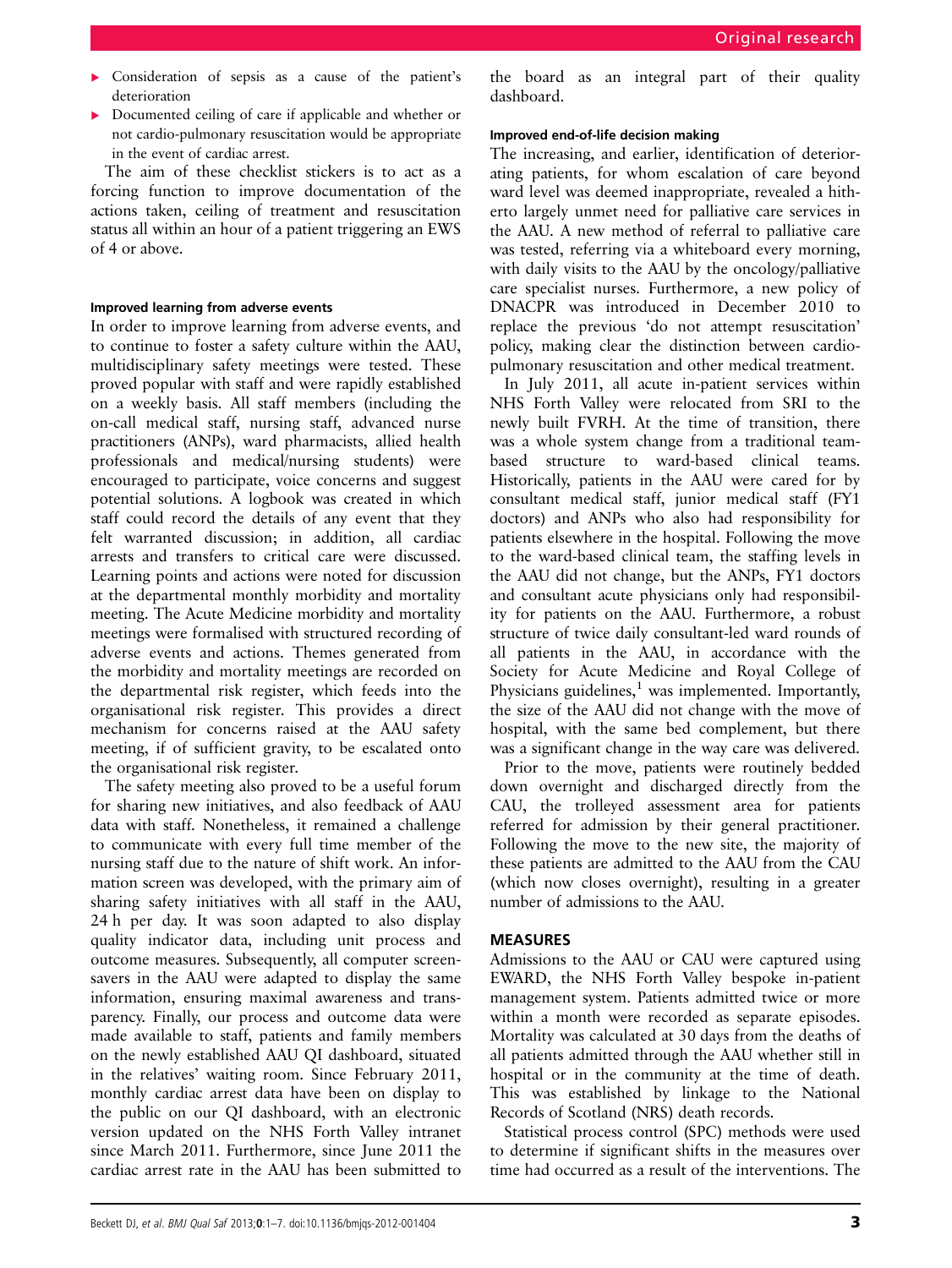# Original research

two control charts most appropriate for the identified measures were: the u-chart, which is the appropriate statistical tool for evaluating rate-based measures, and the p-chart, which is the chart of choice when measuring percentages or proportions.<sup>11</sup> The SPC charts were utilised to assess the impact of the improvement project on both cardiac arrests and all 2222 calls within the AAU. Reliable baseline data were only available for number of cardiac arrests from August 2010 and therefore the 6-month period from August 2010 to the first intervention in January 2011 was used as the baseline.

The outcome measures that were recorded included:

- ▸ The cardiac arrest rate (number of cardiac arrests in the AAU per 1000 admissions per month)
- ▸ The 2222 call rate (number of 2222 calls in the AAU per 1000 admissions per month)
- ▸ The 30-day mortality of patients admitted through the AAU
- The 30-day mortality of all patients admitted to the AAU or CAU.

The process measures that were recorded during this improvement project included:

- Percentage accuracy of EWS recording as measured by review of 20 randomly sampled charts per month
- ▸ Percentage of patients triggering EWS of 4 or above having completed recognition and response checklists in case notes as measured by review of 20 randomly sampled charts per month
- $\triangleright$  Number of people attending the weekly multidisciplinary safety meeting
- ▸ Percentage of cardiac arrest audit forms being completed correctly
- ▸ Number of patients referred to the oncology liaison/ palliative care services from the AAU.
	- The balancing measures that were monitored included:
- ▸ Number of transfers from the AAU to critical care
- ▸ Number of cardiac arrests outside the AAU.

### RESULTS

Immediately following the mandatory NEWS workshop for nursing staff in the AAU, the accuracy of NEWS recording per month improved from 65% to 100% and has demonstrated sustained improvement at >90% subsequently.

The recognition checklist was completed more reliably with a mean of 93% correctly completed each month. The response checklist was less reliable, with a mean of 73% correctly completed each month.

With the changes to the new ward-based team structure, coincident with the unit move, there was significantly greater throughput of patients in the AAU, largely due to patients no longer needing to be bedded in the CAU. Mean monthly admissions to the AAU increased from 1002 to 1533 (53%). There was an associated change in the AAU average length of stay from 1.2 to 0.6 days, a fall of 50%.

Following implementation of the safety initiatives, the number of cardiac arrests per 1000 admissions fell





Figure 1 U-chart demonstrating cardiac arrests in the acute admissions unit (AAU) per 1000 admissions. Following the implementation of safety initiatives in January 2011, a significant downward shift was immediately observed in the number of cardiac arrests with 19 consecutive points below the baseline mean. Segmentation of the data following the significant shift in cardiac arrests demonstrates a fall from mean of 2.8 (baseline) per month to 0.8 per month (February 2011–August 2012), a relative reduction of 71% in cardiac arrests. In interpreting statistical process control charts, several things should be noted. (1) Each chart is shown with the confidence limits and centre line frozen from the baseline (August 2010–January 2011). Any significant shifts (defined as eight consecutive data points above or below the mean or centre line on the chart) or trends (defined as six or more consecutive data points constantly increasing or decreasing) in the data thereafter are highlighted. If a significant shift is detected then the data are rephased from this point and the new mean compared with the baseline mean. (2) Since balancing measures are employed to ensure that as one measure improves there is not a concomitant negative movement in other key variables, the balancing measures are not expected to demonstrate either shifts or trends. CL, centre line; UCL, upper control limit.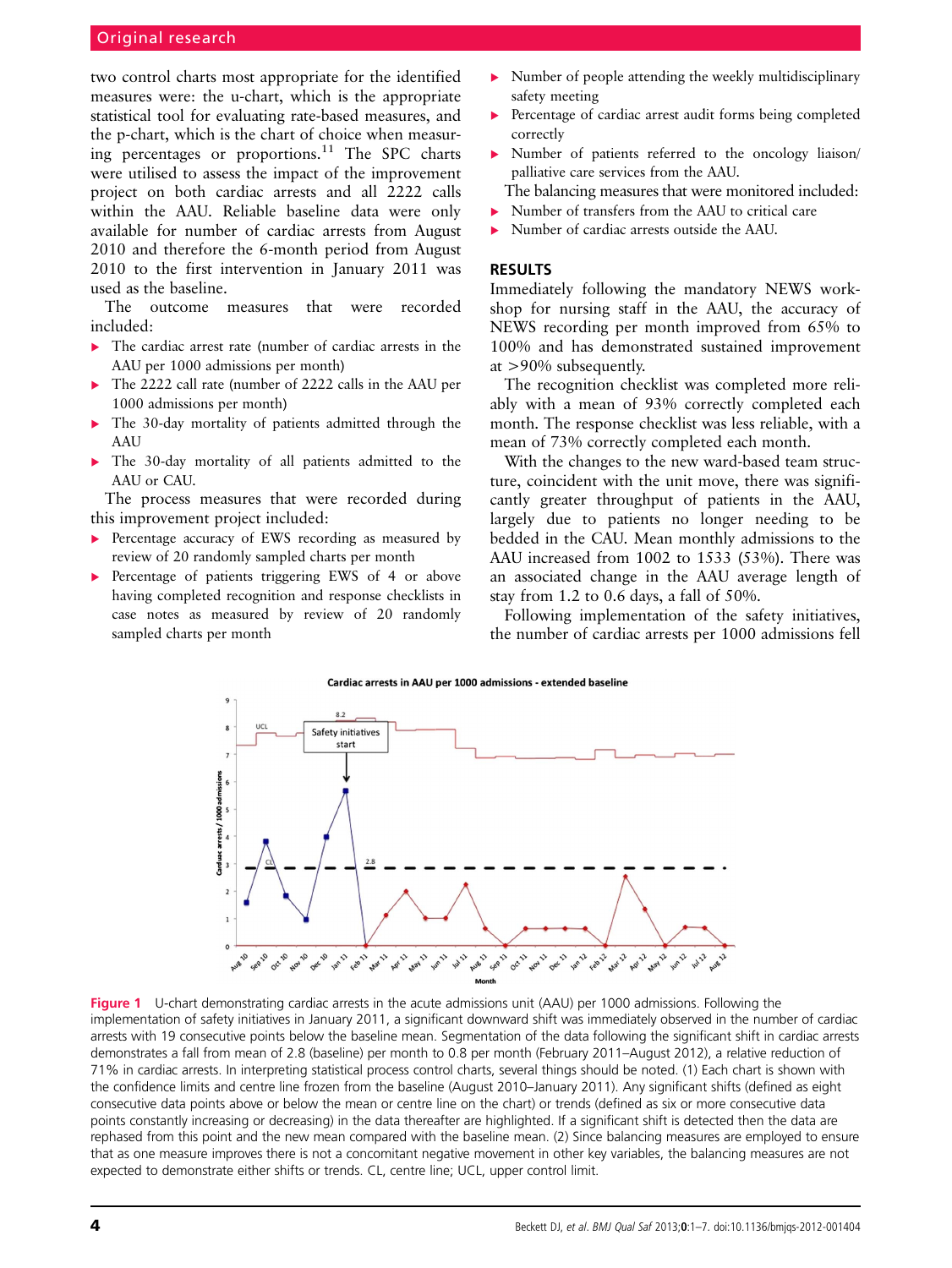from 2.8 to 0.8 per month—a reduction of 71% (see figure 1). There was a 73% reduction in all 2222 calls from the AAU from 4.9/1000 admissions to 1.3/1000 admissions (see figure 2). There was no significant change in the number of 2222 calls occurring outside the AAU, including in intensive care (see online supplementary appendix figure S1), but there was a significant increase (relative increase 68%; see online supplementary appendix figure S2) in the number of palliative care referrals from the AAU.

There was a significant fall in the 30-day mortality of patients admitted to the AAU from 6.3% to 4.8% (relative reduction of 24%; see figure 3), suggesting the reduction in cardiac arrests was achieved through a combination of improved palliative care and improved rescue of the deteriorating patient. The 30-day mortality of all patients attending the AAU or CAU was calculated and also demonstrated a significant fall, from 5.8% to 4.4% (a relative reduction of 24%; see online supplementary appendix figure S3).

Over the period of this project, the HSMR also fell, from 1.10 (October–December 2010) to 0.88 (April– June 2012), a relative reduction of 20%.

## **DISCUSSION**

Over an 18-month period, cardiac arrests in the AAU at SRI and latterly FVRH were reduced from 2.8 to 0.8 per 1000 admissions. There was also a fall in all 2222 calls in the AAU, and an increase in referrals to palliative care. There was a significant fall (relative reduction of 24%) in 30-day mortality in patients admitted to the AAU (or the AAU/CAU) over this time period.

Key to this success has been the development of a structured response to the deteriorating patient. Following the implementation of reliable EWS across

the AAU and ED, and the recognition and response checklists, plus weekly safety meetings in the AAU at SRI, there was an immediate fall in the number of cardiac arrests, which was sustained thereafter. However, a reduction in all 2222 calls was not observed until several months later, immediately before the move to the new site and ward-based clinical team. It is likely that that the checklists, through standardising the response to the deteriorating patient, were responsible for the reduction in cardiac arrests. The key to this was earlier identification of patients at risk of deterioration, allowing the clinical team, in discussion with patients and relatives, to make decisions early in the admission regarding the appropriateness of escalation of therapy, and resuscitation status. However, nursing staff prior to the move still used 2222 calls to summon immediate help. This method of communication and escalation of care became largely redundant with the dedicated wardbased clinical team on the new hospital site. This new way of working was not dependent on the site move, which rather was utilised as an opportunity to change what had previously been perceived to be an inferior model of patient care. To tease out the relative contribution of each intervention to the reduction in mortality and 2222 calls per month would require a planned experimentation approach.12 Finally, along with the reduction in the number of cardiac arrests and 2222 calls per month, there was also reduction in month-to-month variability, indicating greater system stability.

During the project, there was scepticism from some medical staff who suggested that the reduction in cardiac arrests was achieved largely through earlier DNACPR decisions being taken (which was, of



Figure 2 U-chart demonstrating all 2222 calls in the acute admissions unit (AAU) per 1000 admissions. Following the implementation of safety initiatives in January 2011, a significant downward shift in the number of 2222 calls was observed after a period of 5 months. Starting in June 2011, 15 consecutive points are charted below the baseline mean. Segmentation of the data following the significant shift in all 2222 calls demonstrates a fall from a mean of 4.9 per month (baseline) to 1.3 per month (June 2011–August 2012), a relative reduction of 73%. See figure 1 caption for advice on interpreting the chart. CL, centre line; UCL, upper control limit.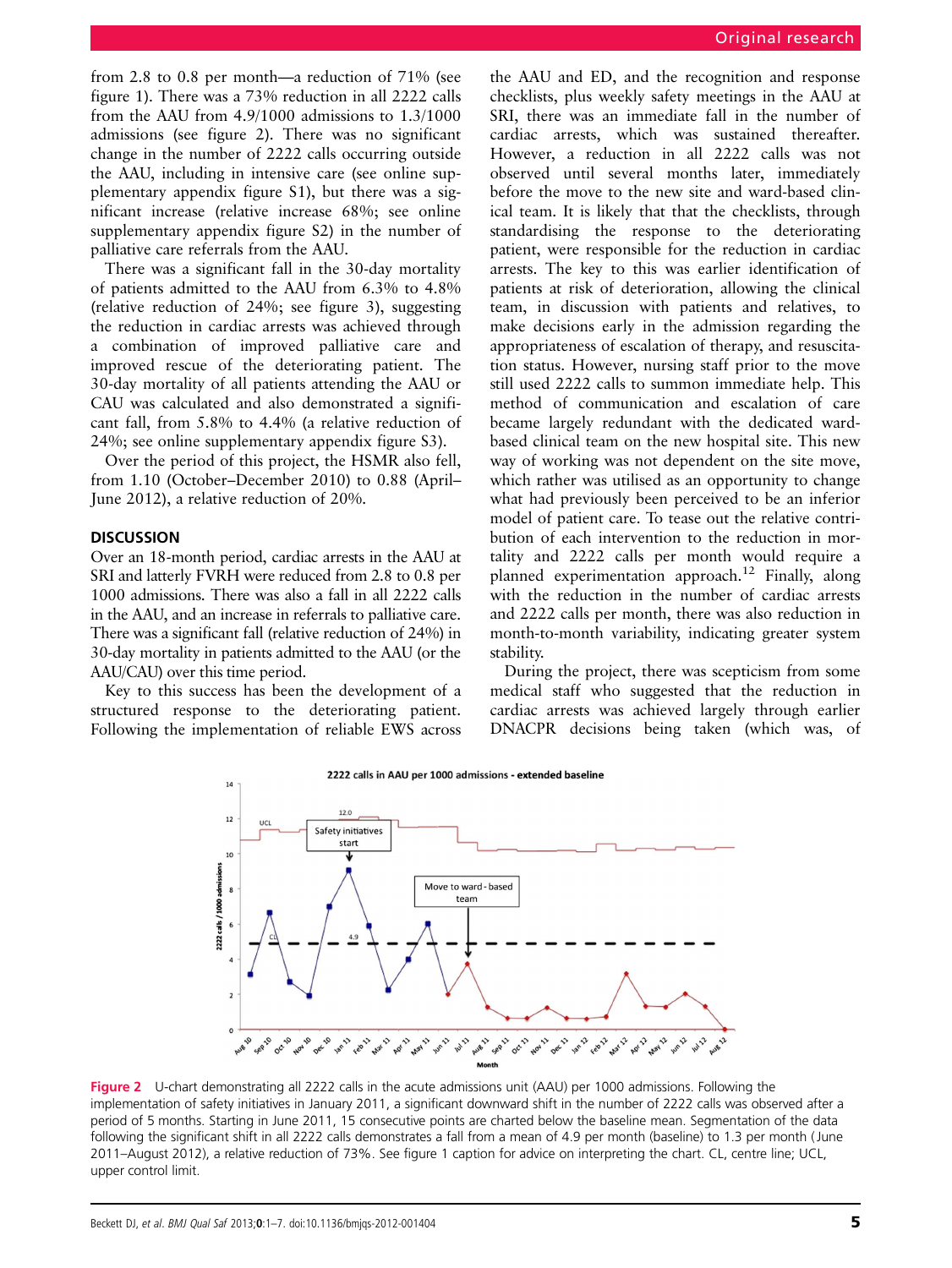AAU admissions 30 - day mortality - extended baseline



Figure 3 P-chart with extended baseline for 30-day mortality of patients admitted to the acute admissions unit (AAU). A significant downwards shift in 30-day mortality is observed from May 2011, 4 months after implementation of the safety initiatives, and 2 months prior to the move to the new ward-based system. Segmentation of the data following the significant shift in 30-day mortality demonstrates a fall from 6.3% per month (baseline) to 4.8% per month (May 2011–August 2012), a relative reduction of 24%. See figure 1 caption for advice on interpreting the chart. CL, centre line; LCL, lower control limit; UCL, upper control limit.

course, one of the primary drivers). However, if the reduction in cardiac arrests was due solely to earlier decisions being made to limit treatment and implement DNACPR decisions, then there should have been no impact on 30-day mortality. The significant fall in mortality 4 months after the implementation of the AAU safety initiatives, suggests that the observed reduction in cardiac arrests was not due solely to earlier, appropriate DNACPR decisions, but also to improvements in recognition of and response to deteriorating patients. Other sceptics suggested that the reduction in cardiac arrests in the AAU was due to patients being moved out of the AAU early and sustaining a cardiac arrest elsewhere. The use of monthly cardiac arrest calls outside the AAU (including in the intensive care unit) as a balancing measure demonstrated that this simply was not the case.

When interpreting cardiac arrest and mortality rates, it is important to recognise changes in AAU activity at the time of site move. A greater number of patients are now admitted to the AAU who were previously bedded down and directly discharged from the CAU. This increase in the number of admissions increases the denominator in per 1000 admission calculations. Furthermore, these patients, previously discharged directly from the CAU but now admitted to the AAU, might be considered 'lower risk' and thus their subsequent inclusion in AAU figures after the move to the new hospital might artificially reduce AAU mortality without representing a genuine improvement in outcome. In order to eliminate this potential bias, the 30-day mortality of all patients admitted to the AAU or CAU was calculated. This displayed a fall of similar magnitude, suggesting that the observed reduction in mortality is real, rather than

due to bias. Finally, there was no change in the catchment population with the move of hospital site.

The majority of emergency admissions to FVRH are admitted through the AAU, and it is therefore probable that the process improvements in the AAU are likely to have contributed significantly to the reduction in HSMR observed over the duration of the project. Other factors which may well have also contributed include enhanced community palliative care services, more accurate diagnostic coding and increasing focus on patient safety on downstream wards, all of which were targeted for improvement at some point during this project.

Our hospital does not utilise a medical emergency team (MET), but has a traditional cardiac arrest team that responds to all 2222 calls including those for 'periarrest' patients. In planning this project, thought was given to the establishment of a MET, but after consideration of the recent NICE guideline,  $13$  Cochrane review<sup>14</sup> and Resuscitation Council guideline,  $15$  none of which recommended implementation of a MET, we decided to improve the reliability of escalation through the patient's own clinical team (nursing and medical staff), through development of a structured response to the deteriorating patient. This study suggests that this approach can improve patient outcomes while retaining a focus on patient-centred care.

This project was carried out with the engagement of the AAU multidisciplinary team; no additional staffing resources were available (or necessary). The costs of the project have been negligible, for example, the recognition and response checklists are still printed in-house in the AAU by the ward clerkess.

Following the success of this project, the recognition and response checklists are being tested in other